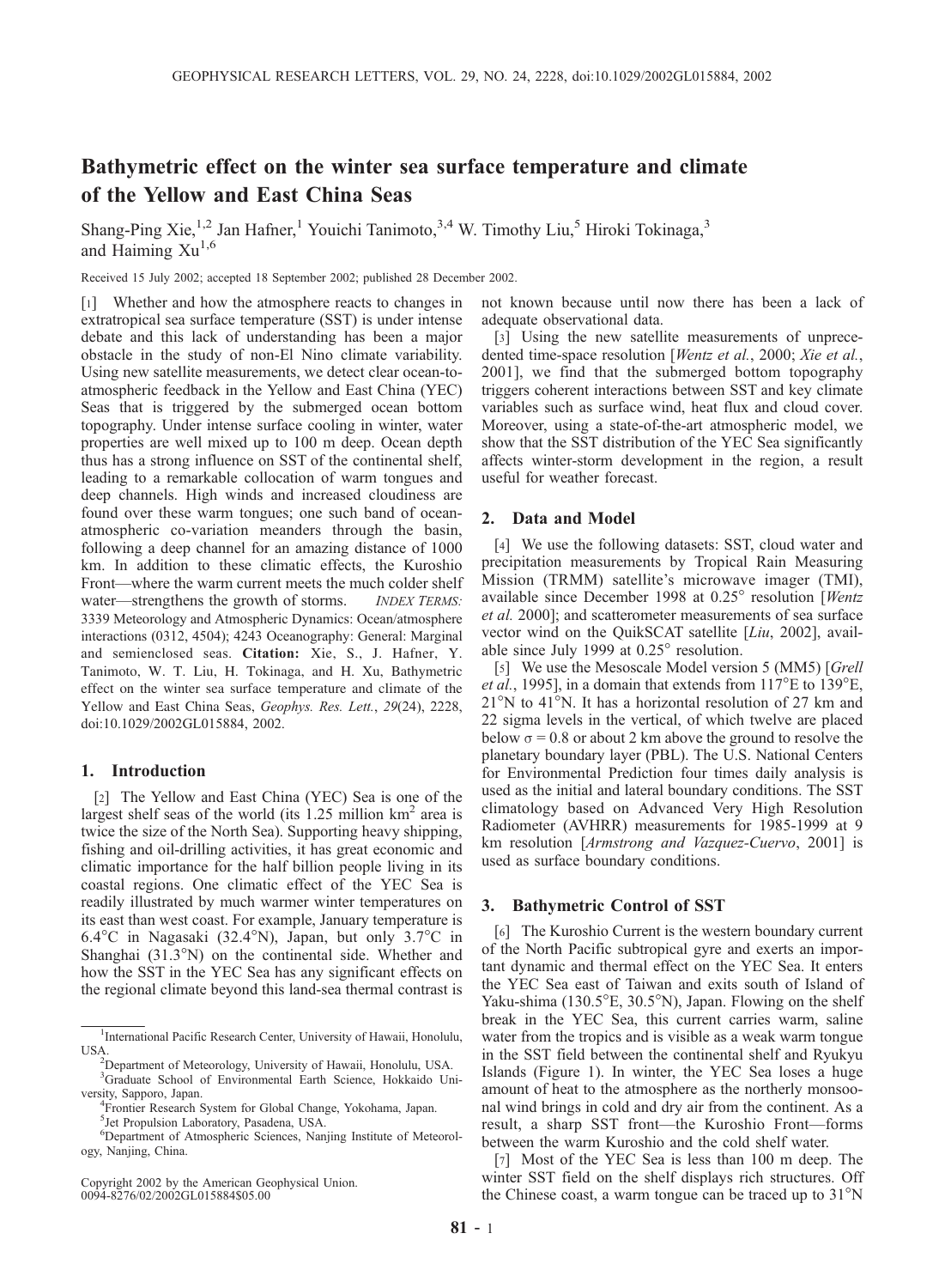

Figure 1. Bathymetry (color shade in m) and AVHRR SST climatology for January–March (contours at  $1^{\circ}$ C intervals) over the YEC Sea. The  $21.5$  and  $22.5^{\circ}$ C contours are dashed.

(Figure 1). A more pronounced warm tongue exists to the northeast, facing westward west of Cheju Island, Korea, and then pointing north in the Yellow Sea. Between these southwest and northeast warm tongues is a southeastward cold tongue. Previous studies attempted to link these tongue-like SST structures to advection by currents whose existence, however, has not been confirmed by direct measurements [see Ichikawa and Beardsley [2002] for a review].

[8] Here we propose an alternative mechanism that seems to explain the salient features of the SST climatology. Under intense winter cooling, the YEC Sea is well mixed in the upper 100 m [Ichikawa and Beardsley, 2002; Chen et al., 1994]. Thus, the thermal inertia of a water column on the shelf is linearly proportional to the bottom depth, which determines the cooling rate of the water column. In other words, deep water cools much more slowly than shallow water and hence stays warmer. This one-dimensional bathymetric-control mechanism predicts a strong association between SST and bottom topography distributions. Indeed, the southwest warm tongue off the Chinese coast is collocated with a deep channel in  $28-31^{\circ}N$ , while the cold tongue to the northeast sits on a shallow bank. The main northeast warm tongue also follows a bathymetry trough. This close correlation between SST and bathymetry indicates that vertical mixing is the major mechanism determining the winter climatological SST distribution on the shelf north of  $29^{\circ}$ N and explains its departure from the general southward warming gradient expected from solar radiation.

[9] The net surface heat flux averaged over the YEC Sea and for October–March is about 200  $Wm^{-2}$  [Hirose et al., 1999; see also Figure 2C]. Under this surface forcing, the cooling rate is  $5.2 \text{°C/month}$  for a water column 25 m deep

but only 1.7 °C/month for a 75m column. Such a differential cooling over a 4-month period would yield a temperature difference of 14  $^{\circ}$ C between the 25 and 75 m isobaths, much greater than the observed SST difference. In reality, surface heat flux is a strong function of SST; colder water temperature over the shallow bank reduces the upward heat flux, providing a negative feedback onto the bathymetric effect.

[10] Horizontal advection seems to play a role in the SST distribution. Upon a closer inspection, there is a region of visible departure of SST from bathymetry in Figure 1, namely, the main warm tongue in the Yellow Sea is consistently shifted to the west of the bathymetry trough  $(\sim 80$  m deep), a possible effect of the westward Ekman advection. Alternatively, a northward flow on the western flank of the bathymetric trough and/or a southward flow near the Korean coast can cause this observed shift of the warm tongue. Because of insufficient in-situ observations, the Yellow Sea current system has not been reliably determined from direct measurements [Ichikawa and Beardsley, 2002], precluding a quantitative estimate of advection.

### 4. SST Effect on Wind and Clouds

[11] On seasonal average, the winter surface winds are northerly to northeasterly over the YEC Sea as part of the East Asian monsoon system (Figure 2c). The QuikSCAT wind speed shows a clear association with SST on the shelf, with high (low) wind speed observed over the warm (cold) tongue. In particular, the local wind speed maximum (minimum) we noted along the northeast warm (cold) tongue is unlikely to be due to orography on land because it is sufficiently far from the coast. To the south along the warmer flank of the Kuroshio Front, a wind speed maximum is located  $100 - 200$  km from the rather flat islands of Okinawa, again a likely effect of SST rather than orography. Analysis of historical ship reports confirms this SST modulation of surface wind speed (not shown). Nonaka and Xie [2003] report similar Kuroshio wind interaction further downstream south and east of Japan.

[12] SST variations affect the atmosphere through the following three mechanisms. First, a SST rise leads to a reduced static stability and hence stronger vertical mixing, which brings fast-moving air aloft down and accelerates the surface wind [Hayes et al., 1989; Xie et al., 1998]. Second, the SST increase warms the PBL by sensible and latent heat and forms an in-situ sea level pressure (SLP) low. The resultant SLP gradient causes wind adjustment [Lindzen and Nigam, 1987; Hashizume et al., 2002]. Third, SST variations modulate the growth of extratropical storms (baroclinic instability), potentially leading to a deeper atmospheric response [Inatsu et al., 2002]. We will return to this SST effect on storms in the later discussion.

[13] We use a high-resolution regional atmospheric model MM5 to study the mechanisms for these SST effects. The model integration starts on 1 February 2001 and lasts for a month. The monthly mean wind-speed field reproduces the satellite observations quite well, displaying a positive correlation with underlying SST (Figure 2b). The vertical mixing of momentum is the mechanism that underlies this positive SST-wind speed correlation. Indeed, surface sensible and latent heat fluxes, an important energy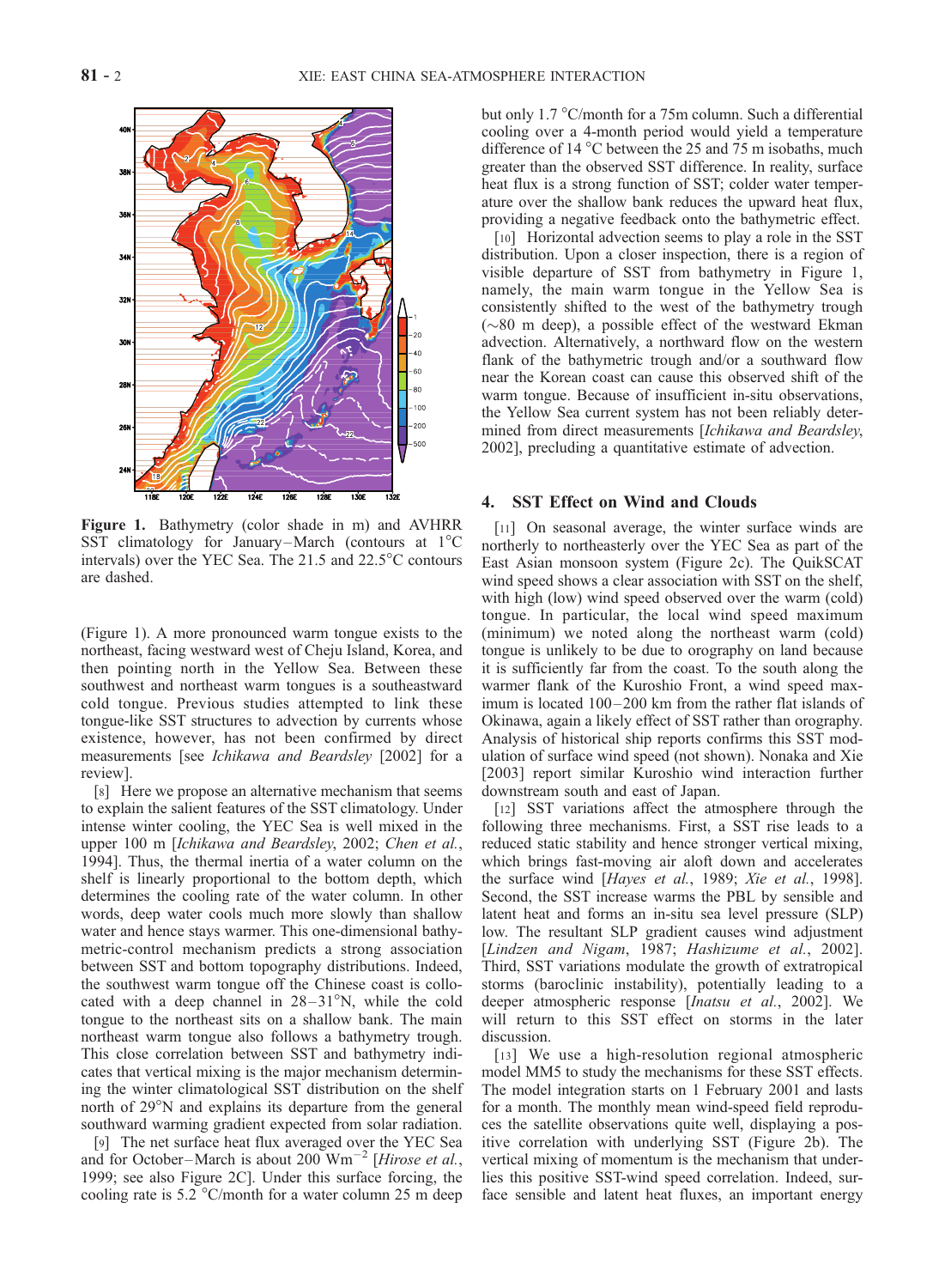

Figure 2. Scalar wind speed (color in m/s): (a) observed by QuickSCAT for January –March; and (b) simulated in MM5 for February 2001. (a) TRMM and (b) AVHRR SST climatologies are also plotted. (c) Surface turbulence heat flux (wm<sup> $=$ 2</sup>) and wind velocity (ms<sup>-1</sup>) in MM5.



**Figure 3.** Surface wind divergence  $(10^{-6} \text{ s}^{-1})$ : (a) in MM5 and (b) observed by QuikSCAT. (c) TMI cloud liquid water content climatology  $(10^{-2}$  mm) for January-March. SST is overlaid in white contours at  $1^{\circ}$ C intervals to show its correlations.

source for turbulent mixing in the PBL, is markedly enhanced over the warm tongues and the Kuroshio Front (Figure 2c). The flux amounts to about 100  $\text{Wm}^{-2}$  off the Chinese coast but increases to 400  $\text{Wm}^{-2}$  over the Kuroshio. The MM5 heat flux distribution is similar to that derived from ship observations [Hirose et al., 1999], but shows a much more clear signature of warm and cold tongues because of model's high resolution.

[14] Another remarkable demonstration of SST-wind coupling is provided by the overlay of surface wind divergence on SST in MM5 (Figure 3a). Here the spatial derivative acts as a high-pass filter in favor of small horizontal scales. Wind convergence (divergence) is found near the warm (cold) tongue on the shelf and on the warmer (colder) flank of the Kuroshio Front. In particular, the wind convergence follows the main warm tongue that meanders from the southern tip of Kyushu Island all the way to the mouth of the Bohai Sea, over an amazing distance of more than 1,000 km. Upon closer inspection, wind convergence (divergence) tends to take place where the wind blows down- (up-) SST gradient over the YEC Sea, a phase relation consistent with vertical mixing [Chelton et al. 2001]. The wind divergence over the cold tongue on the shelf is an exception, despite wind blowing nearly along SST isolines—a phase relation consistent instead with the SLP mechanism.

[15] The wind divergence based on the QuikSCAT measurements (Figure 3b) is similar to that derived from the model, though somewhat noisier and less correlated with SST. This may indicate an overestimate of air-sea coupling in MM5 or alternatively, insufficient sampling by the QuikSCAT. The satellite scans a grid point only once or twice a day, a period during which a storm can travel across the YEC Sea.

[16] Furthermore, over the warmer part of the YEC Sea (south of  $32^{\circ}$ N), column-integrated cloud liquid water content measured by the TRMM satellite is markedly modulated by SST (Figure 3c). In particular, larger values of cloud water are observed on the warmer flank of the Kuroshio Front. Conversely, a reduction in cloud water in the mid-YEC Sea is found over the cold tongue. The precipitation distribution is very similar to that of cloud water (not shown). The moisture for greater precipitation over the warm tongues and the Kuroshio is supplied by

surface wind convergence, which is highly correlated with SST (Figure 3).

## 5. Storm Development

[17] The atmosphere is highly variable over the winter YEC Sea, which is a preferred region for cyclone genesis [Hanson and Long, 1985]. Often, a weak atmospheric trough near Taiwan grows rapidly into a cyclone over the YEC Sea and then moves northeastward toward Japan. Called Taiwan cyclones in Japan, such storms threaten the safety of ship navigation and oil-drilling platforms in the YEC Sea, and bring high winds and sometimes snow to the Pacific coast of Japan.

[18] Extratropical storms grow on the large-scale horizontal air temperature gradient; their growth rate is proportional to the so-called baroclinicity defined as  $\sigma$  =  $0.31 \frac{g}{T} |\nabla T|/N$ , where g is the gravity, N the buoyancy frequency, and T air temperature [e.g., Hoskins and Valdes, 1990]. Taiwan cyclones are sub-synoptic (diameter $\sim$ 1,000 km), shallow surface depressions [Chen et al., 1983] and may be influenced by the Kuroshio Front along which they travel.

[19] A Taiwan cyclone developed on 3–5 February 2001, which is captured in our MM5 simulation. At 18Z February 3, a weak surface low is found northeast of Taiwan (Figure 4a). It grows rapidly in the next 24 hours. At 18Z February



Figure 4. SLP-1000 (hPa): (a) at 18:00Z February 3 and (b) 24 hours later at 18:00Z February 4, 2001, in the MM5 simulations under high-resolution (color shade) and smoothed (contours) SST forcing. (c) The center pressure of the Taiwan cyclone in members of high-resolution (blue) and smoothed (red) SST ensembles. In (a) and (b), the model is initialized with the NCEP analysis at 12Z 31 January 2001.